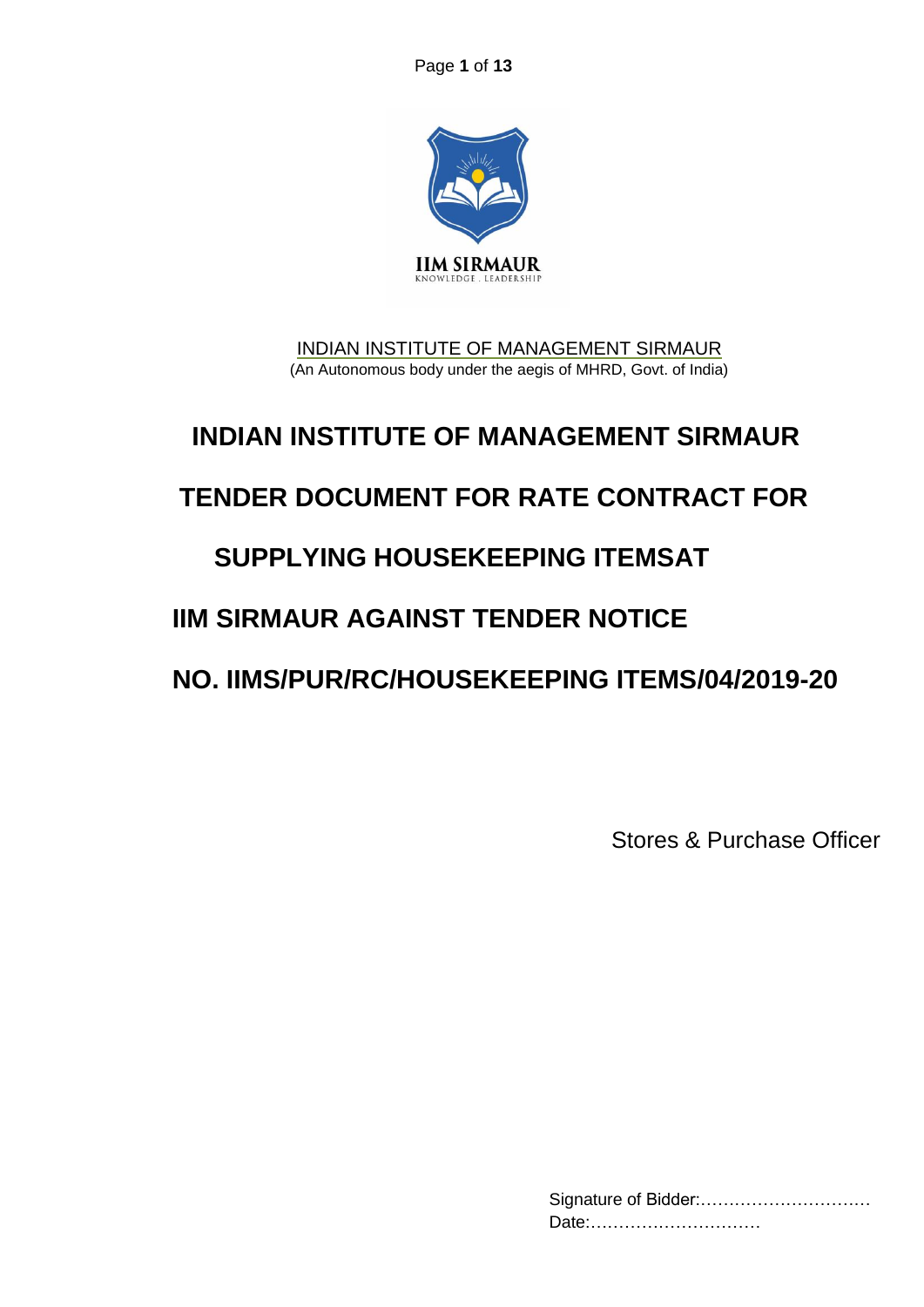#### **TENDER NO. IIMS/PUR/RC/HOUSEKEEPING ITEMS/04/2019-20**

#### **Notice Inviting Tenders**

#### **Subject: Annual Rate Contract for Purchase of House Keeping Items.**

The Indian Institute of Management Sirmaur ( HP ) is an Institute of national importance under the aegis of the Ministry of Human Resource Development, Government of India to provide management education of high quality and to promote allied areas of knowledge and inter-disciplinary studies. The Institute intends to enter in to annual rate contract for a period of one year from the date of finalization of contract for procurement of **"House Keeping Items** "for use in on the following terms and conditions ;-

- **1.** Tentative purchase amount for one year Rs 05 Lakh.
- **2. Submission of Bid:** The tender documents may be downloaded through IIM Sirmaur website http//:iimsirmaur.ac.in w.e.f. 25.05.2019 to 25.06.2019
- i) EMD should be in the form of demand draft drawn in favour of IIM Sirmaur
- ii) Bidder shall submit the scanned copy of the following:
	- a) Authorized Dealer/Distributor/Business Partner/RSR Certificate from OEM.
	- b) Relevant Documents in case of MSME/SSI/NSIC Unit.
	- c) PAN Card, Address Proof and GST/TIN No.
- iii) Duly filled Price Bid.
- iv) The bidder is required to furnish an undertaking / affidavit dully attested by the competent authority swearing therein that the bidder is not blacklisted / disqualified at any time by any government /authority from participating in the bidding process.
- **3. Last date of Submission of Bid: 25.06.2019 at 11:30 am**
- **4. Opening of Bid:** Bid shall be opened on the **25.06.2019 at 3:00 pm.**
- **5. Bid Validity**: Bid shall remain valid for a period of 60 days from the date of opening of bid.
- **6. Bid Evaluation**: Duly filled Price Bid shall be evaluated on **lowest tender basis i.e. firm/vendor is L-1 in maximum number of cases/price quotes**.
- **7.** The total cost quoted should be exclusive of taxes. Tax applicable at the time of invoice will be paid.
- **8.** Prices quoted by the bidder shall remain FIRM for delivery in IIM SIRMAUR, during the currency of contract and any extension thereof.
- **9.** The tender submitted by any other mode, will not be entertained under any circumstances except offline mode.
- **10.** The financial bids of technically qualified bidders only will be opened. The financial bids may be opened on the same day or the time of opening will be intimated after evaluation of technical bid.
- **11. Earnest Money Deposit:** The Bidders shall deposit Earnest Money amounting to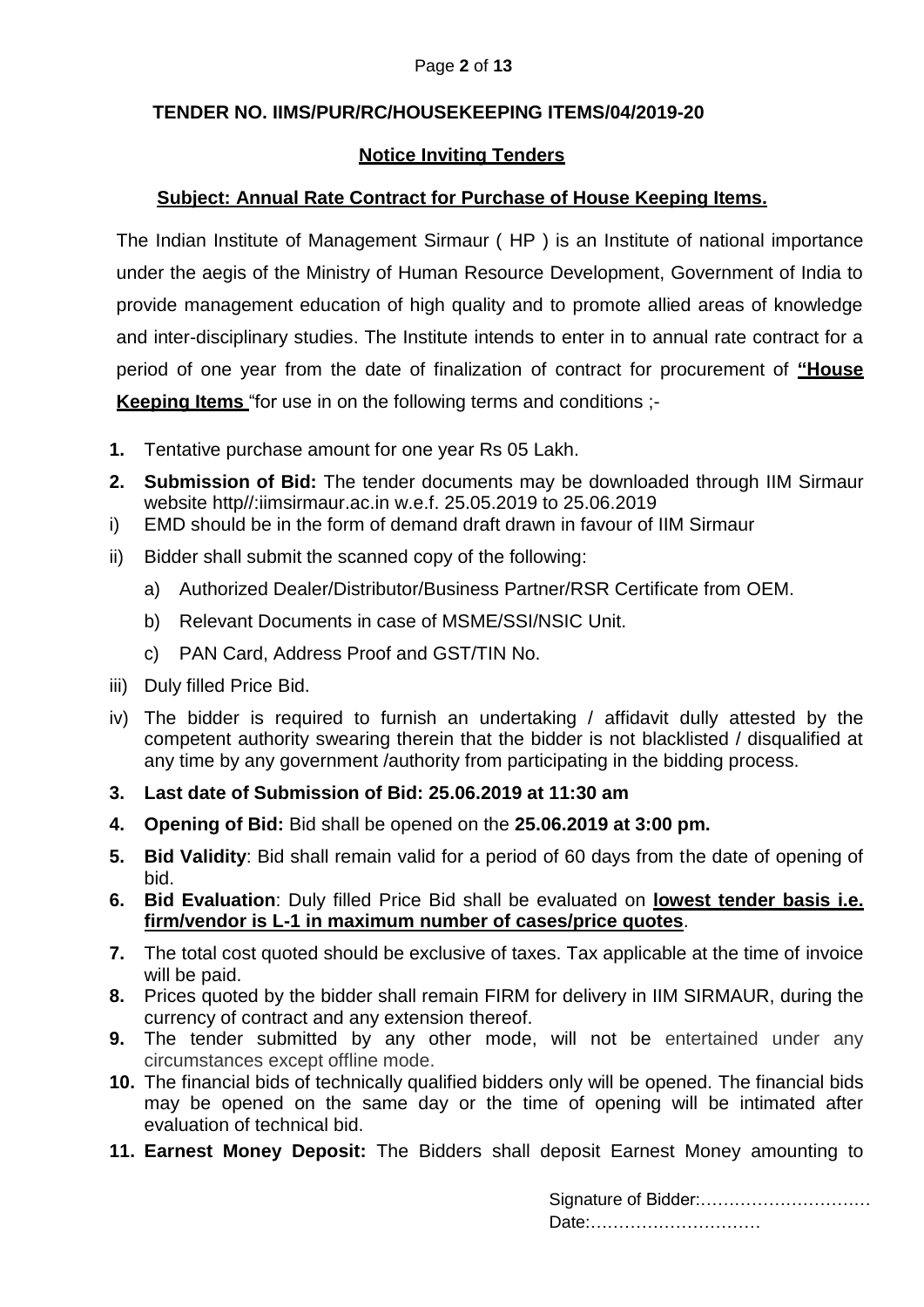**Rs 10,000/- (Rs. Ten Thousand Only)** through demand draft drawn in favour of IIM Sirmaur.

**12.** The contract may be extended for another period on year-to-year basis subject to the mutual consent between both parties.

#### **13. Tender Submission process**

Interested bidder may submit their quotes in **two bid system (i) Technical bid & (ii) Financial bid** by giving all the necessary documents in English or Hindi as specified. **The TENDER must be dropped with all relevant documents in the TENDER BOX in Academic Block at IIM Sirmaur before 11:30 AM on 25-06-2019**. No other bids will be entertained under any circumstances by the management.

The Tender document attached must be direct, concise, and complete in all respects and arranged in an organized and structured manner.

#### **GENERAL TERMS AND CONDITIONS:**

- 14. The bid is liable to be rejected if the EMD and Tender fee is not found in order or receipt not accompanying with the Technical Bid.
- 15. The EMD of unsuccessful bidders shall be returned after the issuance of award to the successful bidder. No interest shall be paid by the IIM SIRMAUR, Paonta Sahib on the EMD.
- 16. The EMD of successful bidders shall be retained as security deposit and released after successful completion of contract. No interest will be paid on EMD amount.
- 17. The IIM SIRMAUR reserves the right to accept / reject / select more than one Agency and to annul the bidding process of any or all bids at any time prior to award of contract without thereby incurring any liability to the affected bidders.
- **18.**The tender will be appraised by committee formed by IIM SIRMAUR. The lowest tender will be decided based on the total rate of the all items taken together and not item wise.
- **19.MSME/SSI Units:** The units registered with MSME/SSI/NSIC etc., are exempted from payment of EMD subject to the following;-
	- (i) Submission/upload of registration certificate with District Industries Centers or Khadi and Village Industries Commission or Khadi and Village Industries Board or National Small Industries Corporation
	- (ii) Valid registration during validity period of quotation.
	- (iii) Applied for registration or for renewal will not be accepted. Such offers will be treated as offer received without EMD.
- **20.**The award to MSME Firms shall be regulated as per Govt. Guidelines issued from time to time.
- **21.Delivery Schedule**: Purchase order shall be issued on monthly basis or as per requirement and the firm shall ensure delivery of the material within 7 days from the date of placement of each purchase order.
- **22.Payment**:- payment will be made after receipt of material against each Purchase Order in good condition and full quantity to the entire satisfaction of Consignee. Normally

| Signature of Bidder: |  |
|----------------------|--|
| Date:                |  |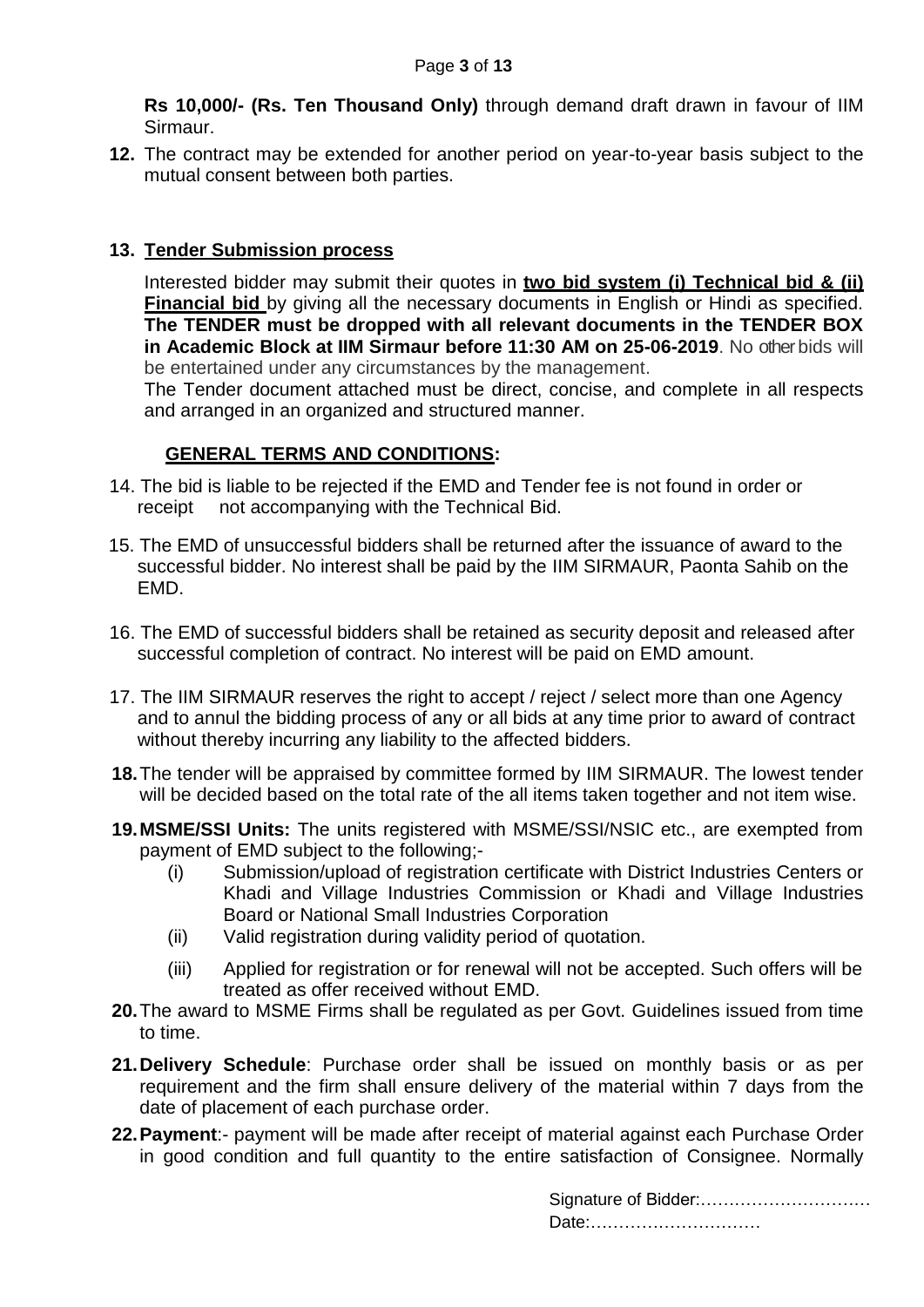#### Page **4** of **13**

payment will be made within thirty working days after the supply of the material/goods is made. The freight charges incurred for the supply of the goods shall be borne by the bidder.

#### **23. Delayed delivery & Compensation for delay**:-

If the delivery of material/goods (which are the subject matter of the contract) in full and in good/satisfactory condition is not completed for whatsoever reasons within the stipulated period, an amount @1% (one percent of the undelivered material) would be deducted from the payment due to the supplier for each week or part thereof, subject to the maximum of 10% (ten percent of the undelivered material). In case, short supply in all respect is delayed beyond 70 days of scheduled delivery period in that case besides LD, EMD shall also be forfeited without any notice.

Further if the delivery of material/goods is not commenced at all for whatsoever reason within the scheduled delivery period, in that case the IIM SIRMAUR reserve the right to cancel the order with forfeiture of EMD without any notice.

In case of any defects and material is not found to be as per specification, the same shall be made good/replaced by the concerned firm as per the instructions of Consignee failing which it will attract action as above.

- **24.**The IIM SIRMAUR reserves the right to accept or reject any or all the tenders without assigning any reason thereof whatsoever.
- **25.**The IIM SIRMAUR reserves the right to increase/decrease the quantity at the time of placing the order.
- **26.**Incase **25.06.2019** happens to be a holiday, the tenders shall be opened on next working day at the same time and place.
- **27.Submission of bid means that bidder has read all the terms and conditions of this Tender Documents carefully and will comply them all unconditionally. Conditional bids shall not be accepted.**
- **28.**IIM SIRMAUR reserves the right to split the quantity/items ordered on more than one vendor.
- **29. Approximate requirement for one year:-**

Attached as Appendix "A" to this document.

### **30. IMPORTANT INSTRUCTION FOR THE TENDRERS;-**

(i) Samples for the quoted items have to be submitted, if otherwise, asked for along with the Technical Bid on the mentioned date and time.

(ii) Housekeeping materials sample of L-1 bidder will be deposited at stores & Purchase department for feature and future reference.

(iii) The Rate contract will be initially for a period of one year from the date of finalization of the contract. However it can be extended for two (02) more years on satisfactory performance basis analyzed annually or as and when desired by the IIM SIRMAUR. Price quoted by the bidder shall remain FIRM during the currency of contract and any extension thereof. At least for first 12 month no request for change in rates will be entertained. However at the time of extension of the contract as mentioned above the quoted price for the earlier year in respect of any item may be

| Date: |  |
|-------|--|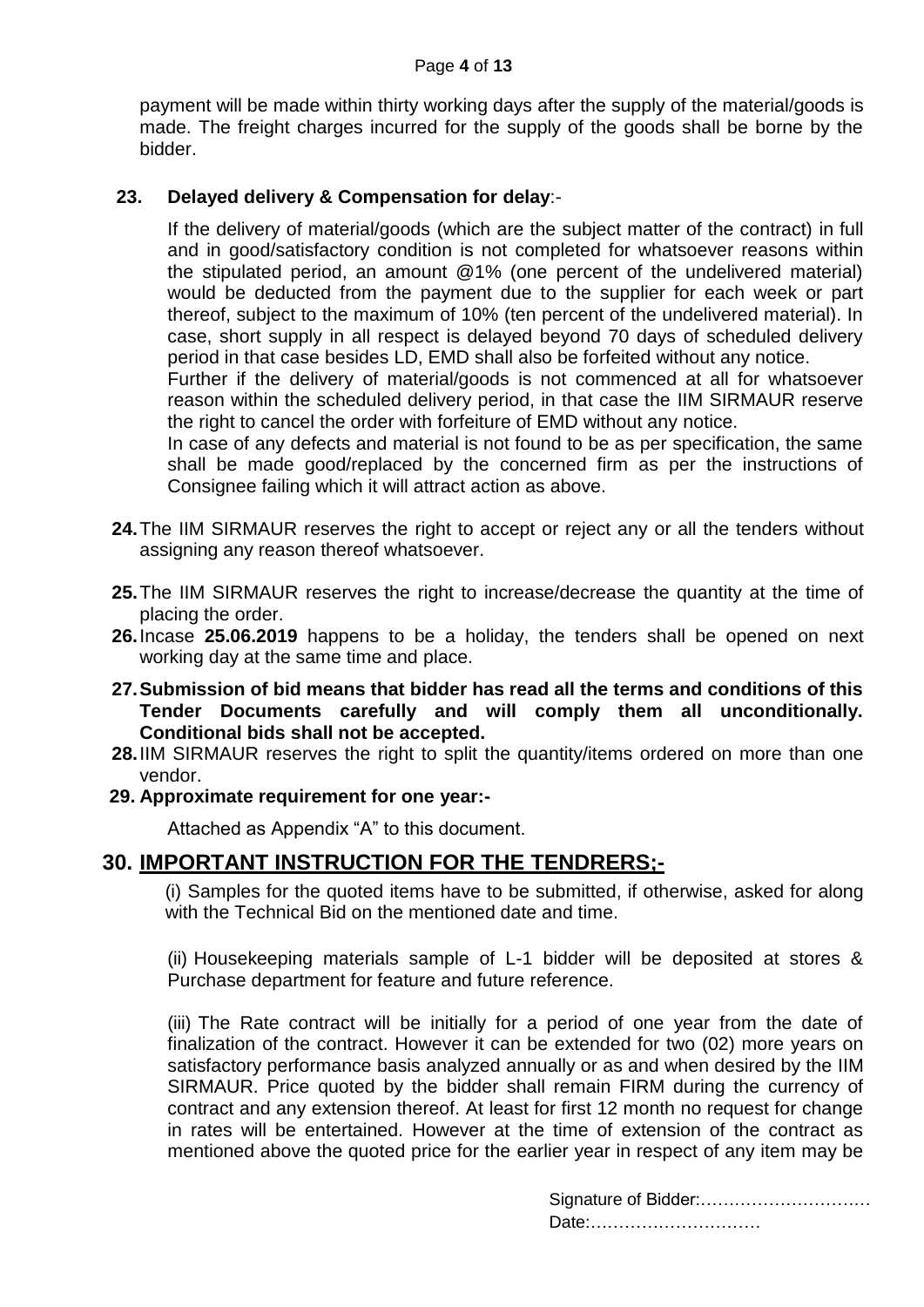increased with the mutual consent of the both the parties subject to the condition that such increase shall not be more than 20% of the price quoted earlier in the bid accepted/agreed by the parties upon which the negotiation are being made.

(iv) Bidder must have an experience of at least 02 years in supplying of housekeeping material to govt. / educational institution / autonomous bodies/PSUs Etc. Copy of award of contract / purchase order / successful contract completion report of 02 years must be attached as proof along with the documents submitted at the time of bid.

(v) Bidder must have its office in Paonta Sahib/Nahan/Dehradun/Yamuna Nagar/Chandigarh. Proof of address must be uploaded in support of his claim.

(vi) Conditional tender and tender not accompanied with requisite amount of Earnest Money and tender fee will be summarily rejected and no correspondence in this regard shall be entertained.

(vii) Detail check list and pre-qualification criteria is attached as "Appendix B" to this document.

(viii) The material shall be of the best quality and as per specifications demanded. At any stage these are found unsuitable/sub-standard shall be liable to be rejected by the IIM SIRMAUR. The decision shall be final and binding on the Supplier. We also reserve the right to split the contractual quantity with one or more suppliers or maintain a parallel contract or reject the bids without assigning any reasons thereof.

(ix) In case the material or any part thereof has been rejected the IIM SIRMAUR shall not be required to assign or give any reason for such rejection and their decision shall be final. In case of any of the said material being rejected or not being rejected supplied as aforesaid, the unit shall be at liberty to purchase the same at the cost and expenses of the supplier and the supplier shall on demand, pay to the IIM SIRMAUR all such extra cost, charges and expenses as shall or may be incurred or sustained in procuring the same and/or the extra amount spent by IIM SIRMAUR on account of such purchases being made, shall be deducted from the security/running bills of the supplier. In case of repeated defaults the IIM SIRMAUR management reserves the right to terminate the contract and the supplier shall have no right to claim any compensation or damages in this regard.

(x) As 100% inspection of the commodities is not possible or practicable at the time of supply, the supplier shall be responsible to accept back and replace all such material which are on inspection/opening/checking/actual use found unsuitable or below the standard required by the IIM SIRMAUR. In case of failure of the supplier to do so, the unit (IIM SIRMAUR) shall have the right to proceed in same manner as mentioned above in respect of these rejected commodities.

(xi) The quantities shown in the 'Schedule' are only estimated requirements. The IIM SIRMAUR reserves the right to increase/decrease the quantities. No arrangement of any kind shall be entertained.

(xii) The supplier shall maintain proper date wise record of all indents placed on them by the IIM SIRMAUR for effecting supplies. If telephonic indents are placed at

| Signature of Bidder: |  |
|----------------------|--|
| Date:                |  |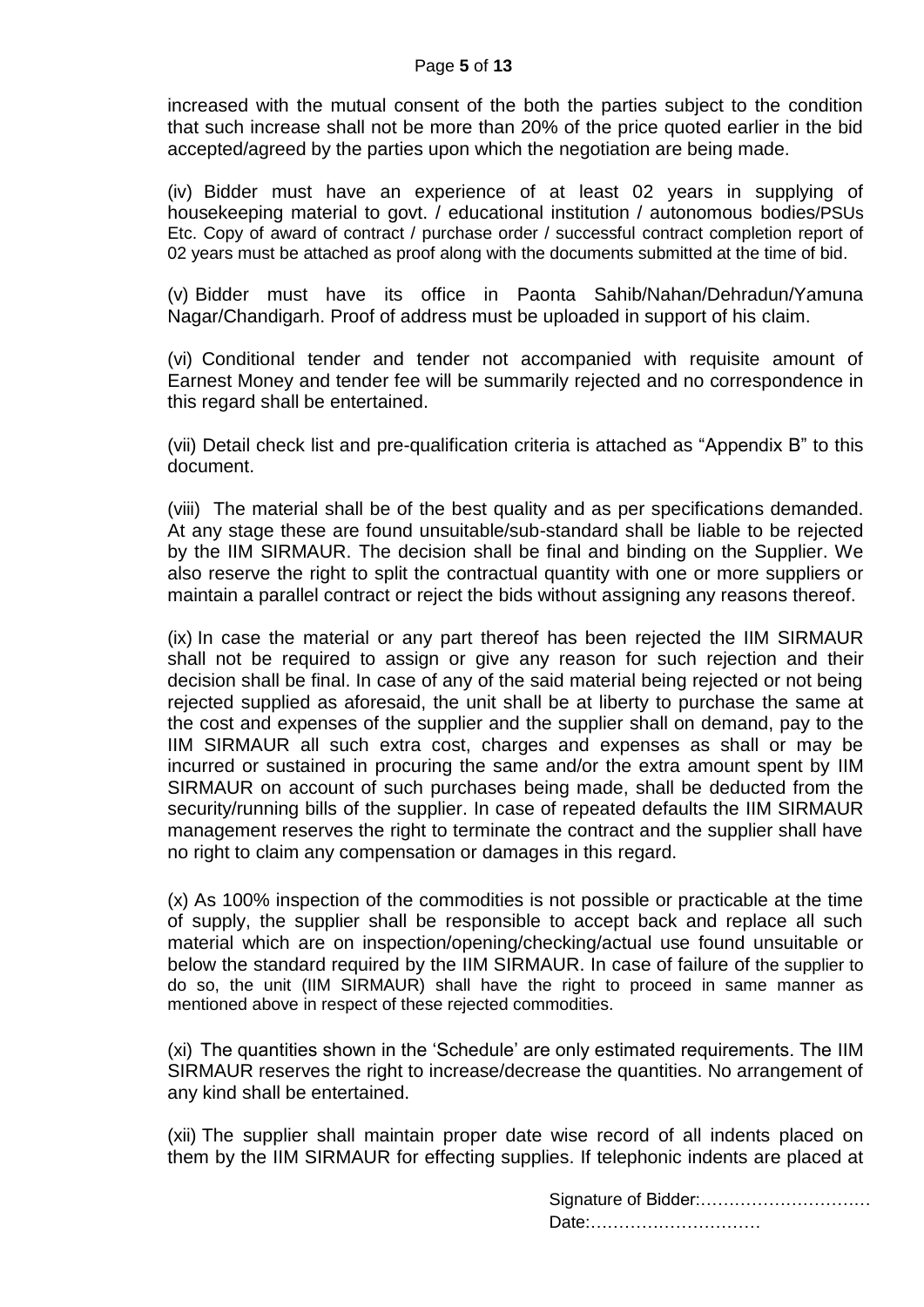anytime, the supplier shall ensure that such telephonic orders are followed with written indents.

(xii) The supplies must be accompanied by a proper dated challans/advice mentioning therein separately the quantity ordered and quantity supplied in respect of each item.

(xiii) In the event of failure on the part of the 'Supplier' to supply the material, in accordance with the conditions entered herein the unit shall have the right to make alternative arrangement at the cost and risk of the supplier. The supplier shall reimburse the extra cost to the IIM SIRMAUR and in case of his failure to do so the unit shall have the right to recover the amount from the security deposit of the supplier any dues owed to the unit by the supplier. It should be clearly understood that the unit's right and the supplier's obligation for compensation is not limited to the extent of security deposit and/or the dues owed and the unit shall have the right to proceed against the supplier for the recovery of its claim in excess of the security deposit and/or the dues available with the IIM SIRMAUR. The IIM SIRMAUR has a right to withhold the Security Deposit and appropriate the same if need be until the dues of the supplier are fully settled.

(xiv) In case of breach of any of the conditions stipulated herein, the unit shall be at liberty to terminate contract without prejudice to the right of the Corporation to claim damages on account of breaches thereof in the same manner as above.

(xv) The supplier shall not be directly concerned or in any way deal with the officers or other persons employed by or under the authority of the IIM SIRMAUR in making the supplies hereby contracted for, nor shall be suppliers either directly or indirectly give or promise to pay or give, or permit to be given to any person or persons or in any department under the IIM SIRMAUR, money or gratuity, fee or reward for any matter or thing or any way relating to the performance of the contract.

(xvi) The supplier shall not assign the present contract or in any manner allow any other person or persons to interfere in the Management or performance thereof, without the written permission of the IIM SIRMAUR management.

(xvii) In event of any dispute arising between the supplier'(s) and the IIM SIRMAUR during the currency of the contract or after conclusion thereof the same shall be settled by arbitration in accordance with the provisions of the arbitration and conciliation act 1996 or any statutory amendments thereof or any statute enacted for replacement thereof and shall be referred to the sole arbitrator to be appointed by the CAO, IIM SIRMAUR whose decision shall be final and legally binding on the parties. In the event of death, refusal, neglect, inability or incapability of the person so appointed to act as an arbitrator the CAO IIM SIRMAUR may appoint a new arbitrator. The venue of arbitration shall be the respective office of the arbitrator or a place suitable to IIM SIRMAUR unless otherwise specified in the arbitral award the cost of such arbitration shall be borne by the supplier and there will be no objection to this effect by any of the parties.

(xviii) The obligations and liabilities arising out of this contract shall be construed in accordance with the laws of Union of India. The Courts in Paonta Sahib, India shall

| Signature of Bidder: |  |
|----------------------|--|
| Date:                |  |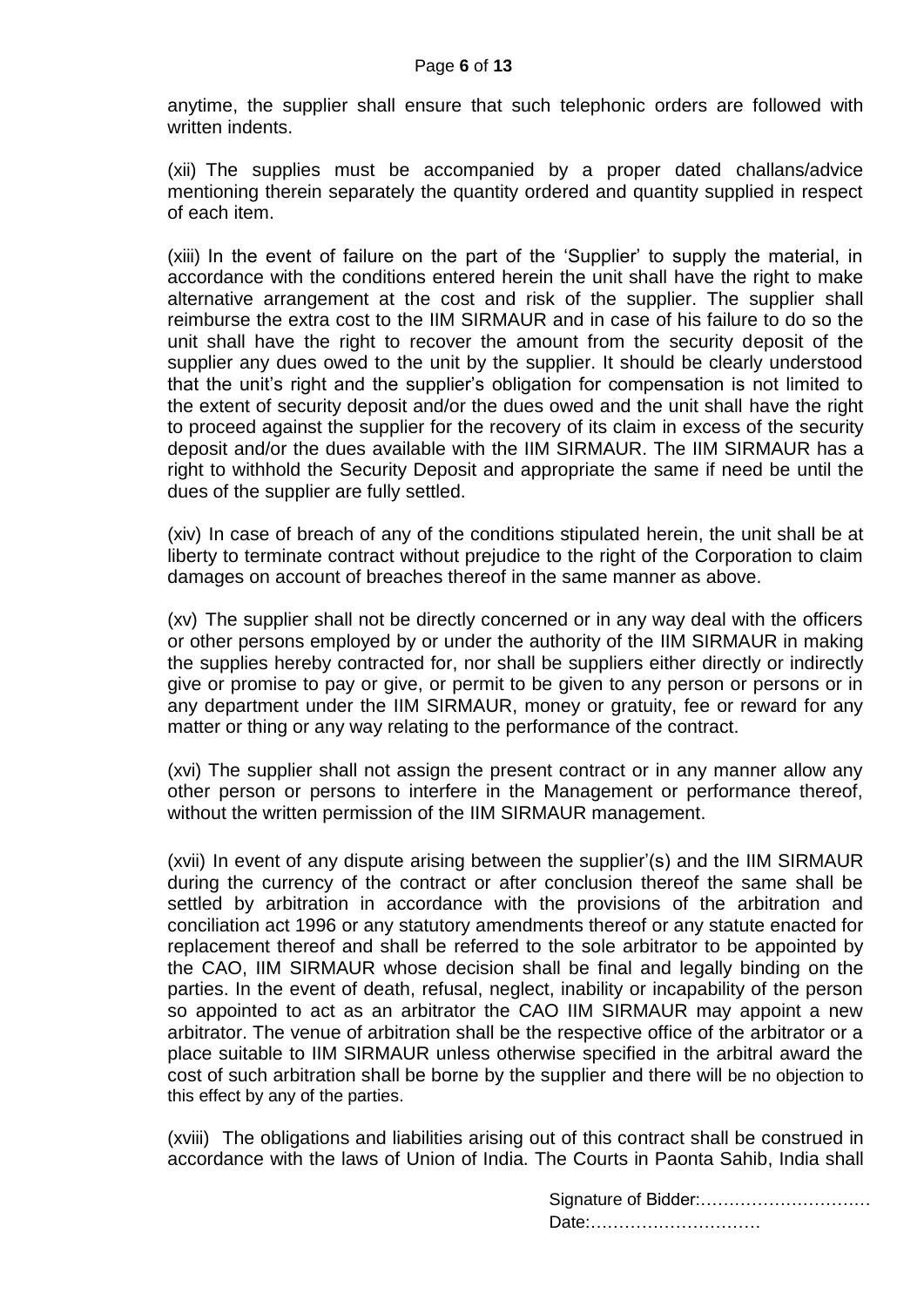have the exclusive jurisdiction to try all or any of the disputes not covered under the arbitration and conciliation act 1996.

**……………………**I/we agree to all terms and conditions as mentioned above including the validity of the offer. Utmost confidentiality of the data provided shall be maintained.

> **Name, Designation & Signature of the bidder with the seal**

| Date: |
|-------|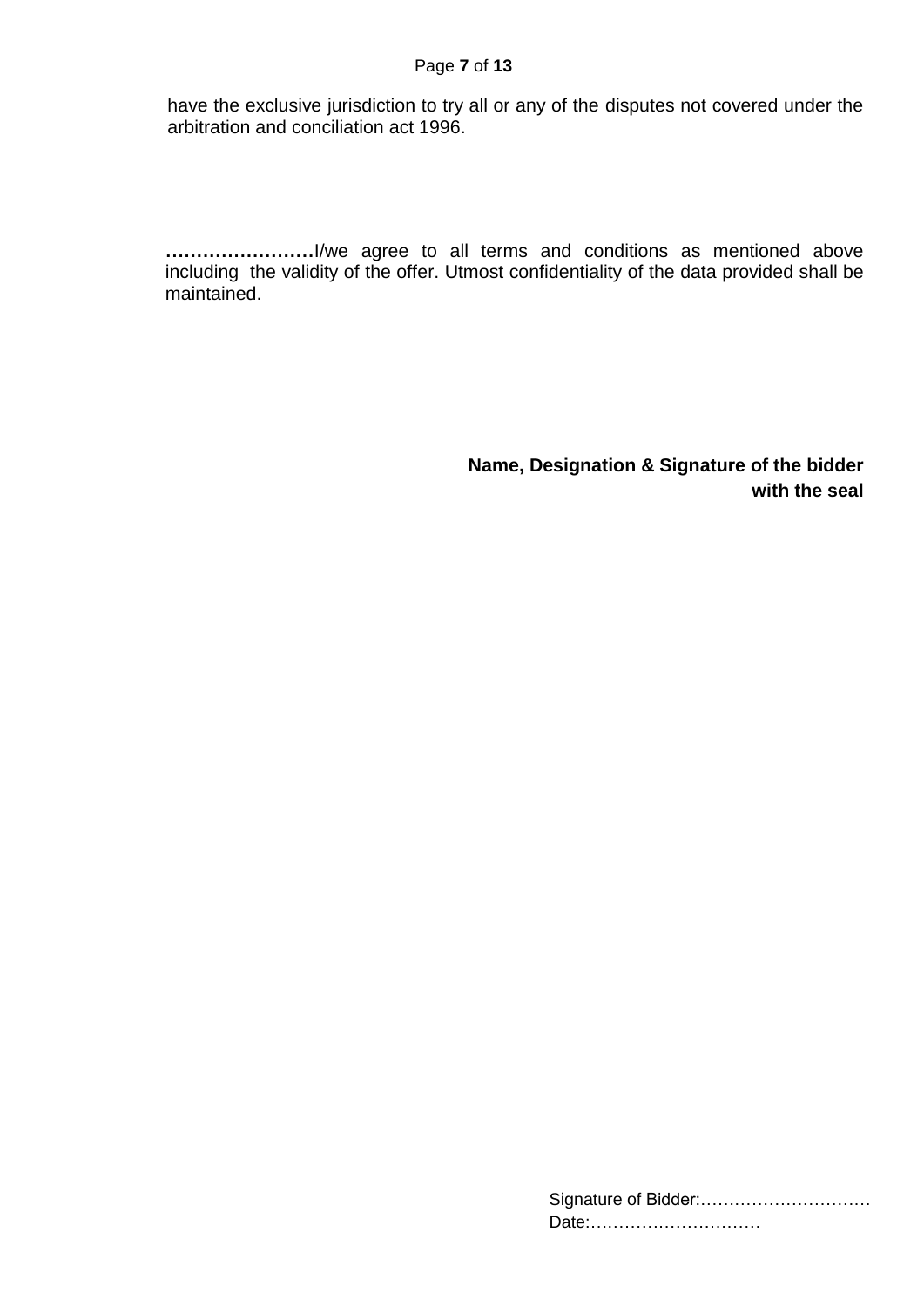#### Page **8** of **13**

### **INDIAN INSTITUTE OF MANAGEMENT, SIRMAUR(IIM SIRMAUR)**

**Rampurghat Road, Near Dental College, Paonta Sahib, H.P-173025 \*\*\*\*\*\*\*\*\*\*\*\*\*\*\*\*\*\*\*\*\*\*\*\*\*\*\*\*\*\*\*\*\*\*\*\*\*\*\*\*\*\*\*\*\*\*\*\*\*\*\*\*\*\*\*\*\*\*\*\*\*\*\*\*\*\*\*\*\*\*\*\*\*\*\*\*\*\*\*\*\*\*\*\*\*\*\*\*** 

### **TECHNICAL BID**

Name and address of the bidder:

#### **1. Name of the bidder**

- a) Full postal address:
- b) Full address of the premises:
- c) Telephone number:

#### **2. Monthly supply capacity of goods quoted for**

- a) Normal
- b) Maximum
- 3. Total annual turn-over(value in Rupees)(2018-2019) (Copy of Balance Sheet s Audit Statement / IT returns, etc. to be attached as proof)
- 4. Past supply details for 2 years (major orders only)
- 5. Whether similar job work undertaken in the past, if so details (Samples to be displayed if required)

| <b>Customer</b> | <b>Quantity supplied</b> | Year |
|-----------------|--------------------------|------|
|                 |                          |      |
|                 |                          |      |
|                 |                          |      |
|                 |                          |      |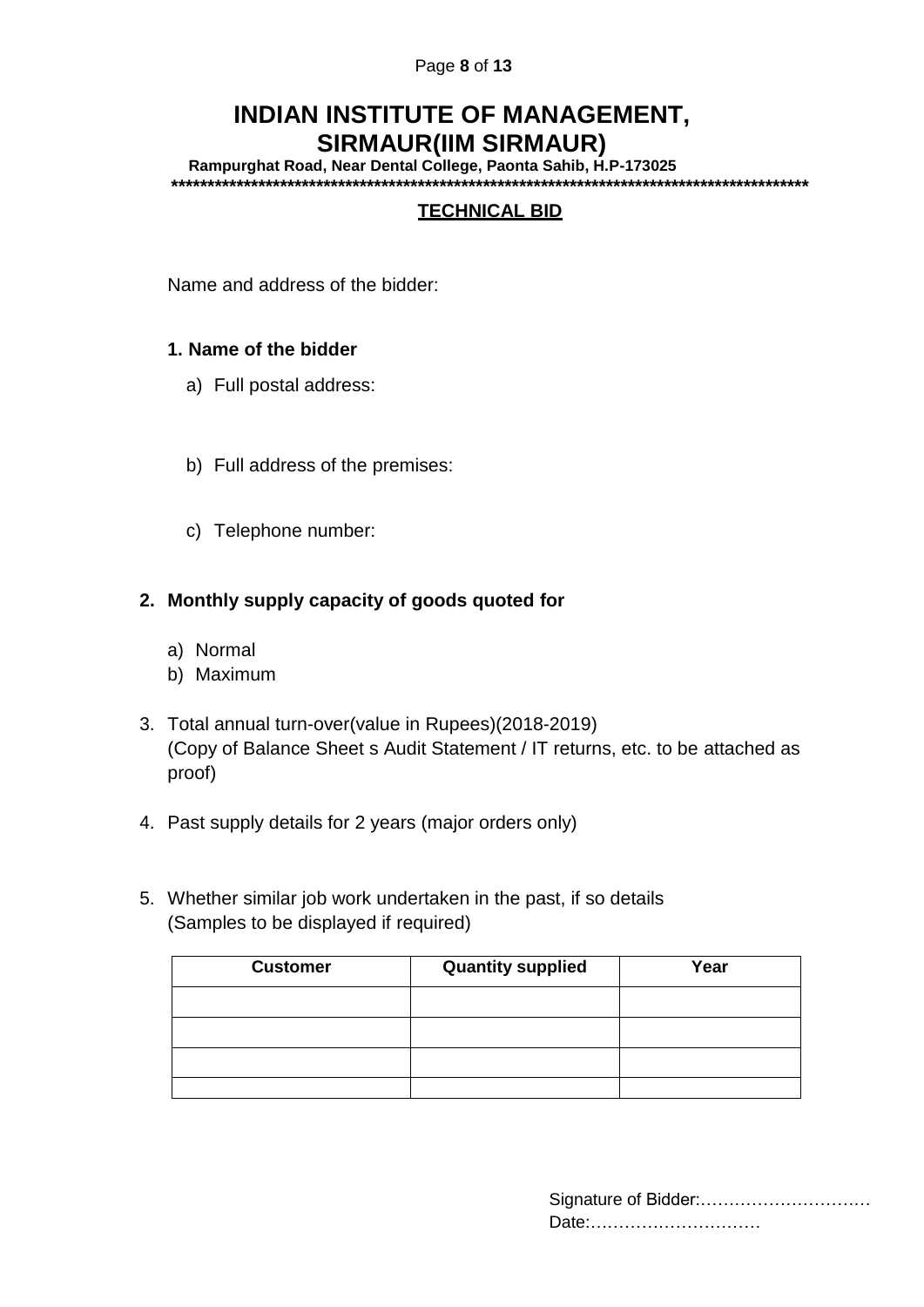Information to be furnished for the Technical bid for House Keeping Rate Contract:-

|                           | APPROX. QUANTITY FOR HOUSEKEEPING MATERIAL FOR ONE YEAR |                                 |            |                                                        |  |
|---------------------------|---------------------------------------------------------|---------------------------------|------------|--------------------------------------------------------|--|
| $\overline{\mathsf{SI}.}$ | <b>Description of Items</b>                             | Approx. Qty. Unit<br>Preferable |            |                                                        |  |
| No.                       | (All branded items only)                                | Per Year                        |            | <b>Brand / Make</b>                                    |  |
| $\overline{01}$           | <b>Acid Liquid</b>                                      | 200                             | Ltrs.      |                                                        |  |
| 02                        | <b>Broom Hard (Coconut)</b>                             | 100                             | Nos.       |                                                        |  |
| 03                        | <b>Broom Soft</b>                                       | 100                             | Nos.       |                                                        |  |
| 04                        | Colin Liquid / Glass Cleaner (500ml)                    | 100                             | Nos.       |                                                        |  |
| $\overline{05}$           | Liquid Hand Wash 250 ML                                 | 100                             | Nos.       | Dettol / Savlon<br>$\sqrt{ }$<br>Lifebuoy / Dabur Etc. |  |
| $\overline{06}$           | Dettol Soap (125 gm)                                    | 150                             | Nos.       | <b>Dettol or Similar</b>                               |  |
| 07                        | Soap Midimix Small (75gm)                               | 100                             | Nos.       | Midimix                                                |  |
| $\overline{08}$           | <b>Disposal Plastic hand Gloves</b>                     | 500                             | Nos.       |                                                        |  |
| 09                        | Mop Refill cotton (Round Handle Type)                   | 200                             | Nos.       |                                                        |  |
| 10                        | Cotton Round Mop with stick (1.5 Mtrs.)                 | 100                             | Nos.       |                                                        |  |
| 11                        | Dust bins Small with lid( 5 Ltrs)                       | 100                             | Nos.       |                                                        |  |
| $\overline{12}$           | Garbage Bags Black for 90 Ltrs. (Heavy)                 | 100                             | Kgs.       |                                                        |  |
| 13                        | Garbage Bags Black for 5 Ltr.                           | 150                             | <b>Kgs</b> |                                                        |  |
| 14                        | Lizol Liquid 500 ML                                     | 150                             | Nos.       |                                                        |  |
| 15                        | Naphthalene Balls white                                 | 15                              | <b>Kgs</b> |                                                        |  |
| 16                        | Odonil Big 75g                                          | 250                             | Nos.       |                                                        |  |
| 17                        | Room Freshener 300 ML                                   | 100                             | Nos.       | <b>Odonil or Similar</b>                               |  |
| $\overline{18}$           | Toilet Cleaning Brush - L Shape                         | $\overline{250}$                | Nos.       |                                                        |  |
| 19                        | Toilet Cleaning Brush (Round Shape)                     | 100                             | Nos.       |                                                        |  |
| $\overline{20}$           | <b>Urinal Cake Colour</b>                               | 450                             | <b>PKT</b> | 10 Piece/PKT                                           |  |
| $\overline{21}$           | Washing Powder 1 Kg.                                    | 15                              | KG.        | Surf/Tide/Rin                                          |  |
| $\overline{22}$           | White Cloth (Waste Cloth)                               | $\overline{200}$                | Kgs.       |                                                        |  |
| $\overline{23}$           | <b>Yellow Cloth Thick</b>                               | 200                             | Nos.       | Size 35cmx32cm                                         |  |
| 24                        | Pine Oil                                                | 500                             | Ltrs.      |                                                        |  |
| $\overline{25}$           | Soap Oil                                                | 300                             | Ltrs.      |                                                        |  |
| $\overline{26}$           | Harpic Liquid Toilet cleaner 500ML                      | 120                             | Nos.       |                                                        |  |
| $\overline{27}$           | Harpic Fresh Matic 50g                                  | 200                             | Nos.       |                                                        |  |
| 28                        | Vim Bar (250gm)                                         | 120                             | Nos.       |                                                        |  |
| 29                        | Rin Soap (250gm)                                        | 100                             | Nos.       |                                                        |  |
| 30                        | Dettol Antiseptic liquid (500ML)                        | 100                             | Nos.       |                                                        |  |
| 31                        | Scrubbing pads Nylon (Green)                            | 100                             | Nos.       |                                                        |  |
| $\overline{32}$           | <b>Bleaching Powder</b>                                 | 150                             | KG         |                                                        |  |
| $\overline{33}$           | Alaa Liquid 500ml Packs                                 | 75                              | Nos.       |                                                        |  |
| 34                        | Sabina Powder 1kg pack                                  | 100                             | Nos.       |                                                        |  |
| 35                        | Rat Killer 100gm pack                                   | 100                             | Nos.       |                                                        |  |
| $\overline{36}$           | Urinal Spril Pad / Screen Mat                           | 100                             | Nos.       |                                                        |  |
| $\overline{37}$           | Working Towel Small 40cmx40cm                           | 100                             | Nos.       | <b>Thick</b>                                           |  |
| 38                        | Duster Cloth 40mx40cm                                   | 100                             | Nos.       | <b>Thick</b>                                           |  |
| 39                        | Tissue Paper 30cmx30cm                                  | 50                              | Pkt.       | 100 piece/pkt.                                         |  |
| 40                        | Dustbin Small 5 Ltrs. Without lid                       | 50                              | Nos.       | Plastic                                                |  |
| $\overline{41}$           | Dustbin 90 Ltrs. Wheel based                            | $\overline{25}$                 | Nos.       | Sintex GBRW 09-01                                      |  |
|                           | With top openable attached cover                        |                                 |            | or similar                                             |  |
| 42                        | <b>Superior Quality Toilet Paper Roll</b>               | $\overline{20}$                 | Roll       |                                                        |  |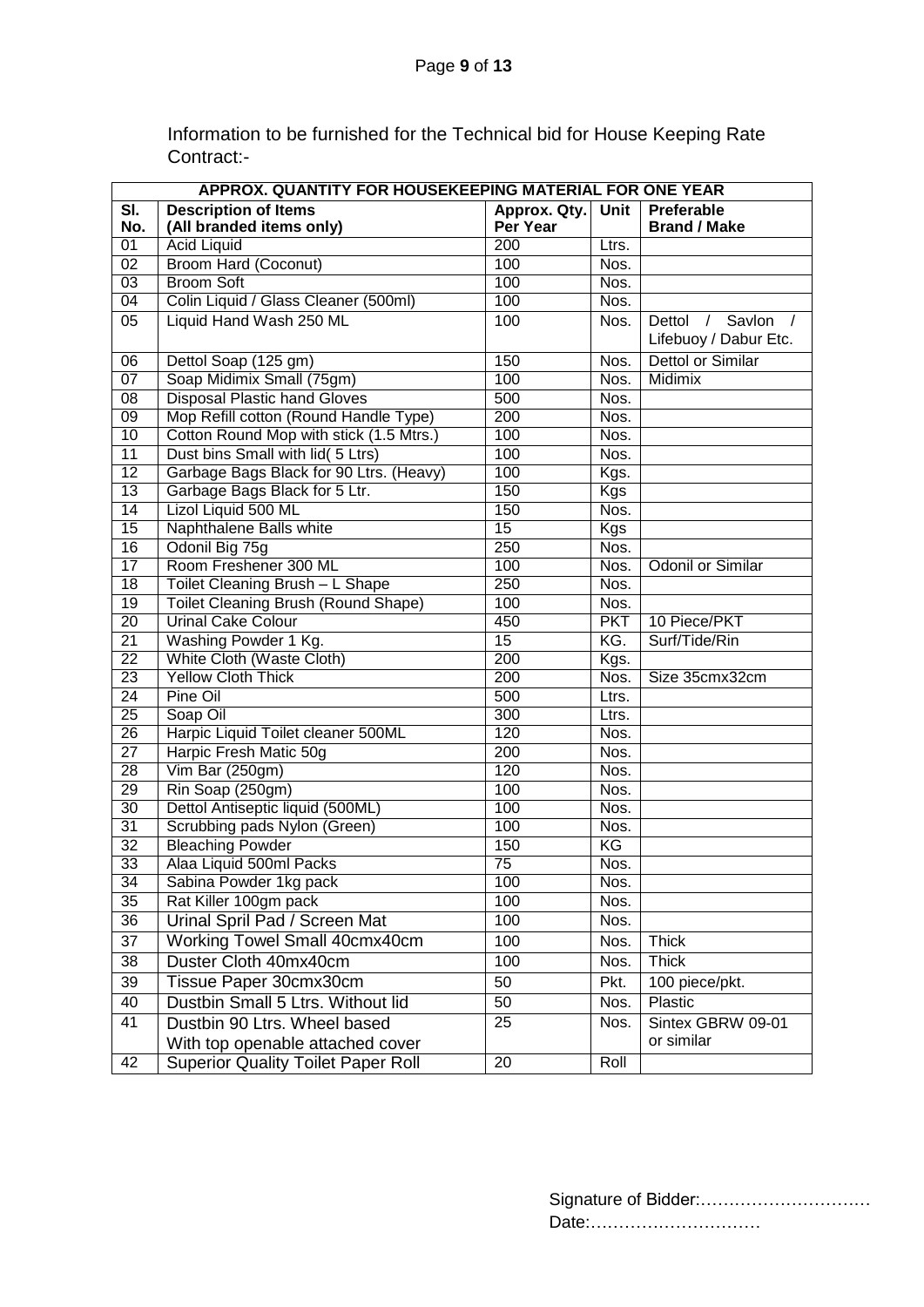**Appendix "A"**

## **INDIAN INSTITUTE OF MANAGEMENT, SIRMAUR(IIM SIRMAUR)**

**Rampurghat Road, Near Dental College, Paonta Sahib, H.P-173025**

**Website: www.iimsirmaur.ac.i[nEmail: purchaseoffice@](mailto:Email:%20purchaseoffice)iimsirmaur.ac.in**

**\*\*\*\*\*\*\*\*\*\*\*\*\*\*\*\*\*\*\*\*\*\*\*\*\*\*\*\*\*\*\*\*\*\*\*\*\*\*\*\*\*\*\*\*\*\*\*\*\*\*\*\*\*\*\*\*\*\*\*\*\*\*\*\*\*\*\*\*\*\*\*\*\*\*\*\*\*\*\*\*\*\*\*\*\*\*\*\*\*\*\*\*\*\*\*\*** 

#### **FINANCIAL BID HOUSEKEEPING ITEMS RATE CONTRACT**

|                 | APPROX. QUANTITY FOR HOUSEKEEPING MATERIAL FOR ONE YEAR |                  |            |            |              |
|-----------------|---------------------------------------------------------|------------------|------------|------------|--------------|
| SI.             | Description of Items                                    | Approx.          | Unit       | Make       | Total Rate ( |
| No.             |                                                         | Qty. Per         |            | (to<br>be  | Rs.)         |
|                 |                                                         | Year             |            | mentioned) |              |
| 01              | <b>Acid Liquid</b>                                      | 200              | Ltrs.      |            |              |
| 02              | <b>Broom Hard (Coconut)</b>                             | 100              | Nos.       |            |              |
| 03              | <b>Broom Soft</b>                                       | 100              | Nos.       |            |              |
| 04              | Colin Liquid / Glass Cleaner (500ml)                    | 100              | Nos.       |            |              |
| 05              | Liquid Hand Wash 250 ML                                 | 100              | Nos.       |            |              |
| 06              | Dettol Soap (125 gm)                                    | 150              | Nos.       |            |              |
| 07              | Soap Midimix Small (75gm)                               | 100              | Nos.       |            |              |
| $\overline{08}$ | <b>Disposal Plastic hand Gloves</b>                     | 500              | Nos.       |            |              |
| 09              | Mop Refill cotton (Round Handle Type)                   | $\overline{200}$ | Nos.       |            |              |
| 10              | Cotton Round Mop with stick (1.5 Mtrs.)                 | 100              | Nos.       |            |              |
| 11              | Dust bins Small with lid( 5 Ltrs)                       | 100              | Nos.       |            |              |
| $\overline{12}$ | Garbage Bags Black for 90 Ltrs. (Heavy)                 | 100              | Kgs.       |            |              |
| 13              | Garbage Bags Black for 5 Ltr.                           | 150              | Kgs        |            |              |
| 14              | Lizol Liquid 500 ML                                     | 150              | Nos.       |            |              |
| 15              | Naphthalene Balls white                                 | $\overline{15}$  | <b>Kgs</b> |            |              |
| 16              | Odonil Big 75g                                          | 250              | Nos.       |            |              |
| $\overline{17}$ | Room Freshener 300 ML                                   | 100              | Nos.       |            |              |
| 18              | Toilet Cleaning Brush - L Shape                         | 250              | Nos.       |            |              |
| $\overline{19}$ | Toilet Cleaning Brush (Round Shape)                     | 100              | Nos.       |            |              |
| 20              | <b>Urinal Cake Colour</b>                               | 450              | <b>PKT</b> |            |              |
| $\overline{21}$ | Washing Powder 1 Kg.                                    | 15               | KG.        |            |              |
| 22              | White Cloth (Waste Cloth)                               | 200              | Kgs.       |            |              |
| 23              | <b>Yellow Cloth Thick</b>                               | 200              | Nos.       |            |              |
| 24              | Pine Oil                                                | 500              | Ltrs.      |            |              |
| 25              | Soap Oil                                                | 300              | Ltrs.      |            |              |
| $\overline{26}$ | Harpic Liquid Toilet cleaner 500ML                      | 120              | Nos.       |            |              |
| 27              | Harpic Fresh Matic 50g                                  | 200              | Nos.       |            |              |
| 28              | Vim Bar $(250gm)$                                       | 120              | Nos.       |            |              |
| 29              | Rin Soap (250gm)                                        | 100              | Nos.       |            |              |
| 30              | Dettol Antiseptic liquid (500ML)                        | 100              | Nos.       |            |              |
| 31              | Scrubbing pads Nylon (Green)                            | 100              | Nos.       |            |              |
| $\overline{32}$ | <b>Bleaching Powder</b>                                 | 150              | KG         |            |              |
| 33              | Alaa Liquid 500ml Packs                                 | 75               | Nos.       |            |              |
| 34              | Sabina Powder 1kg pack                                  | 100              | Nos.       |            |              |
| 35              | Rat Killer 100gm pack                                   | 100              | Nos.       |            |              |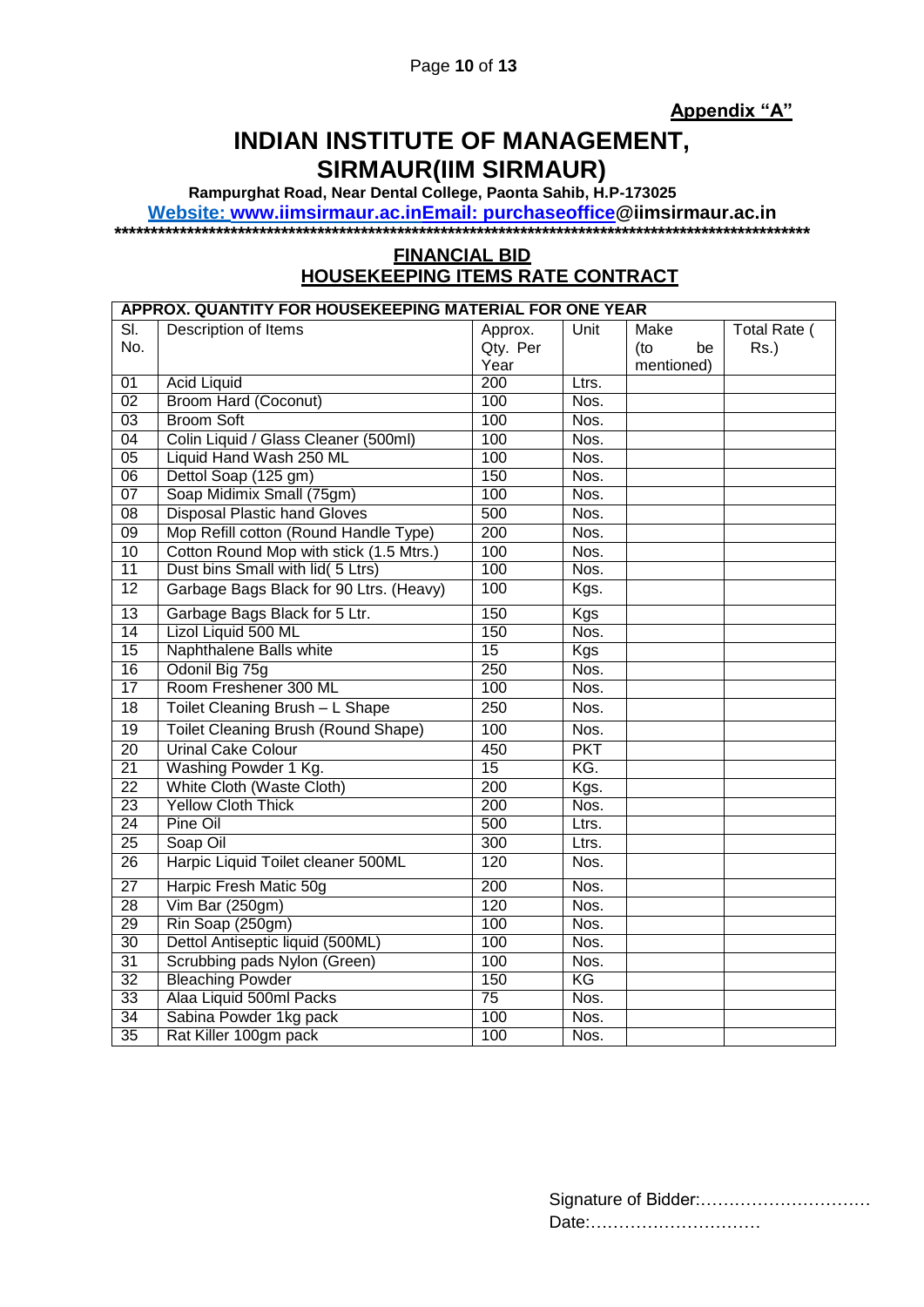Page **11** of **13**

| 36 | Urinal Spril Pad / Screen Mat        | 100 | Nos. |  |  |
|----|--------------------------------------|-----|------|--|--|
| 37 | <b>Working Towel Small</b>           | 100 | Nos. |  |  |
|    | 40cmx40cm                            |     |      |  |  |
| 38 | Duster Cloth 40mx40cm                | 100 | Nos. |  |  |
| 39 | Tissue Paper 30cmx30cm               | 50  | Pkt. |  |  |
| 40 | Dustbin Small 5 Ltrs. Without        | 50  | Nos. |  |  |
|    | lid                                  |     |      |  |  |
| 41 | Dustbin 90 Ltrs. Wheel               | 25  | Nos. |  |  |
|    | based With top openable              |     |      |  |  |
|    | attached cover                       |     |      |  |  |
| 42 | <b>Superior Quality Toilet Paper</b> | 20  | Roll |  |  |
|    | Roll                                 |     |      |  |  |

| Date: |
|-------|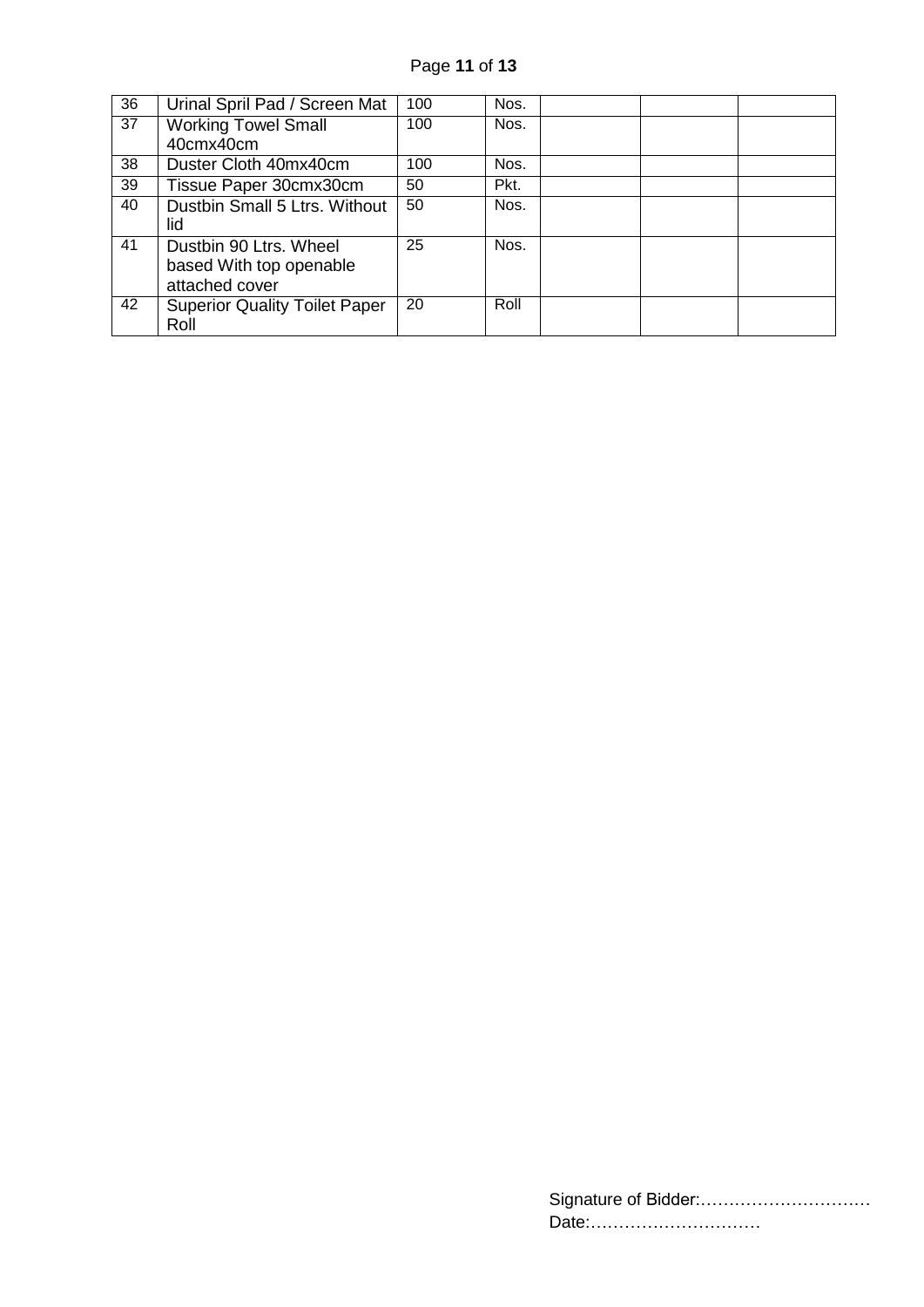#### **Appendix "B"**

### **CHECK LIST**

*The Technically Bid shall be summarily rejected, if these documents are not attached.* Documents must be attached in following serial order only.

| SI. | <b>Particulars</b>                                                                                                                                                                                                                                                            | Yes / |
|-----|-------------------------------------------------------------------------------------------------------------------------------------------------------------------------------------------------------------------------------------------------------------------------------|-------|
| No. |                                                                                                                                                                                                                                                                               | No    |
| 01. | Receipt of Tender Fee payment for Rs. 1000/- (Rupees One<br>Thousand only)(Non-Refundable).                                                                                                                                                                                   |       |
| 02  | Receipt for EMD payment of Rs. 10000/-(Rupees Ten Thousand<br>Only)                                                                                                                                                                                                           |       |
| 03. | Photocopy of valid NSIC/SSI/DGS&D Registration Certificate / Review<br>Certificate to be uploaded in case of claiming EMD exemption.                                                                                                                                          |       |
| 04. | Firm / Company Registration certificate (Copy to be uploaded)                                                                                                                                                                                                                 |       |
| 05. | Certificate by the bidder to be uploaded stating that the firm / company<br>has not been black listed by any Central Govt. / State Govt. / PSU<br>agencies.                                                                                                                   |       |
| 06. | Certificate by the bidder to be uploaded that they have read and<br>understand all the term and conditions mentioned in the tender<br>document.                                                                                                                               |       |
| 07. | Copy of appropriate PAN Card                                                                                                                                                                                                                                                  |       |
| 08. | Copy of Registration<br>with Service Tax/ Sales Tax/ GST<br>Department.                                                                                                                                                                                                       |       |
| 09. | Experience of atleast 02 years in supplying of housekeeping<br>material to govt. / educational institution / autonomous bodies.<br>Copy of award of contract/purchase order of 02yearsmust<br>be uploaded as proof.                                                           |       |
| 10. | Undertaking to supply on credit of 30 days after clear receipt of<br>materials                                                                                                                                                                                                |       |
| 11. | Undertaking regarding rates will be firm during one year contract<br>period.                                                                                                                                                                                                  |       |
| 12. | Copy of Income Tax Return of the firm/company/agency (Individual in<br>case sole proprietary firm) for last financial year.                                                                                                                                                   |       |
| 13. | Certified copies of abridged balance sheets along with profit & loss<br>account of the firm (tenderer) in support of annual financial turnover<br>during the last years, ending 31st March 2019 of the previous<br>financial year, should be at least 25 Lakh. (Attach Proof) |       |
| 14. | undertaking /affidavit dully attested by the competent authority<br>swearing therein that the bidder is not black listed /<br>disqualified at any time by any government /authority from<br>participating in the bidding process.                                             |       |

| Date: |
|-------|